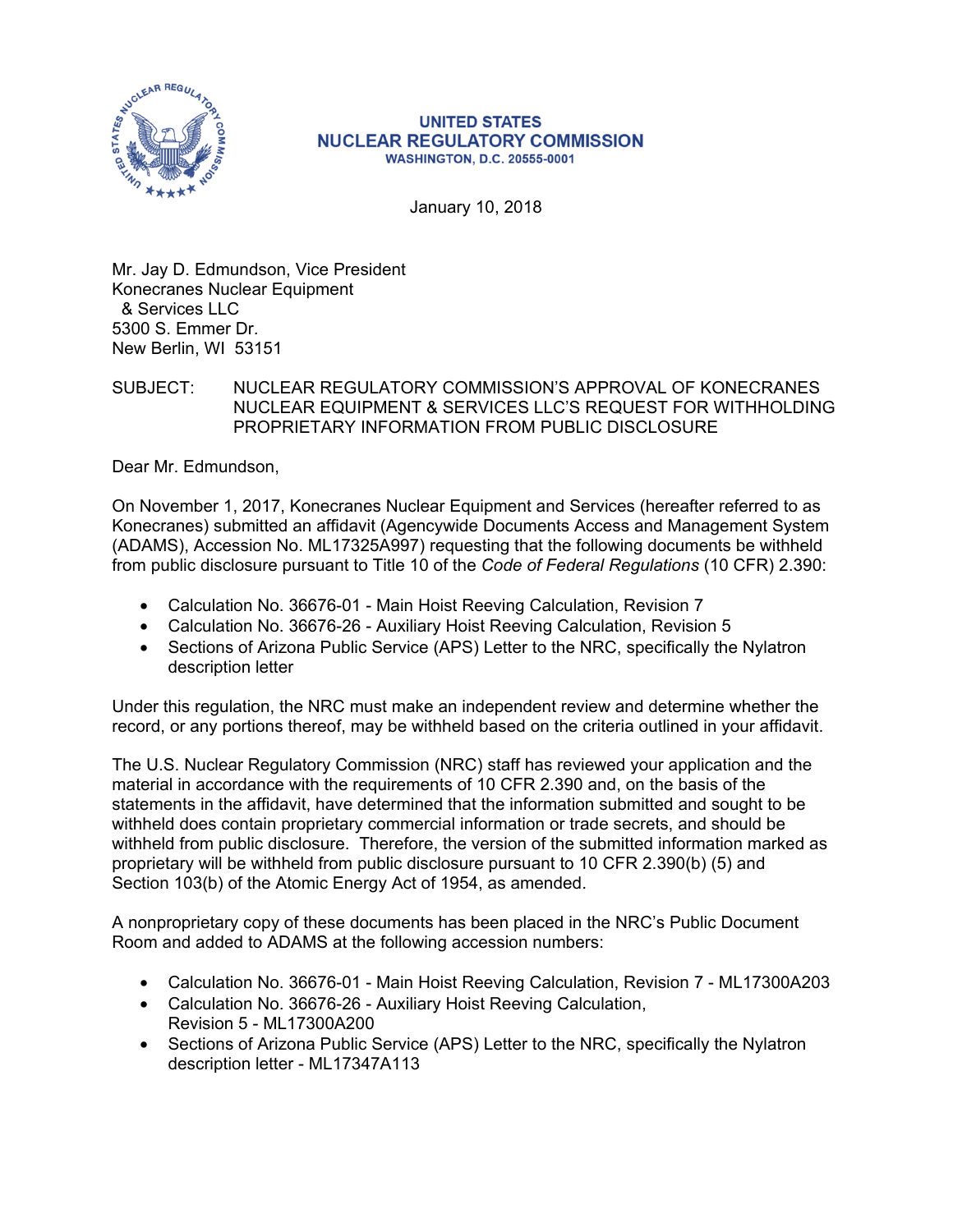If the basis for withholding this information from public inspection should change in the future such that the information could then be made available for public inspection, you should promptly notify the NRC. You also should understand that the NRC may have cause to review this determination in the future, for example, if the scope of a Freedom of Information Act request includes your information. In all review situations, if the NRC makes a determination adverse to the above, you will be notified in advance of any public disclosure.

Please contact Mr. Yamir Diaz-Castillo at 301-415-2228, or via electronic mail at Yamir.Diaz-Castillo@nrc.gov, if you have any questions or need assistance regarding this matter.

Sincerely,

# */RA/*

John P. Burke, Chief Quality Assurance Vendor Inspection Branch-2 Division of Construction Inspection and Operational Programs Office of New Reactors

Docket No.: 99901451